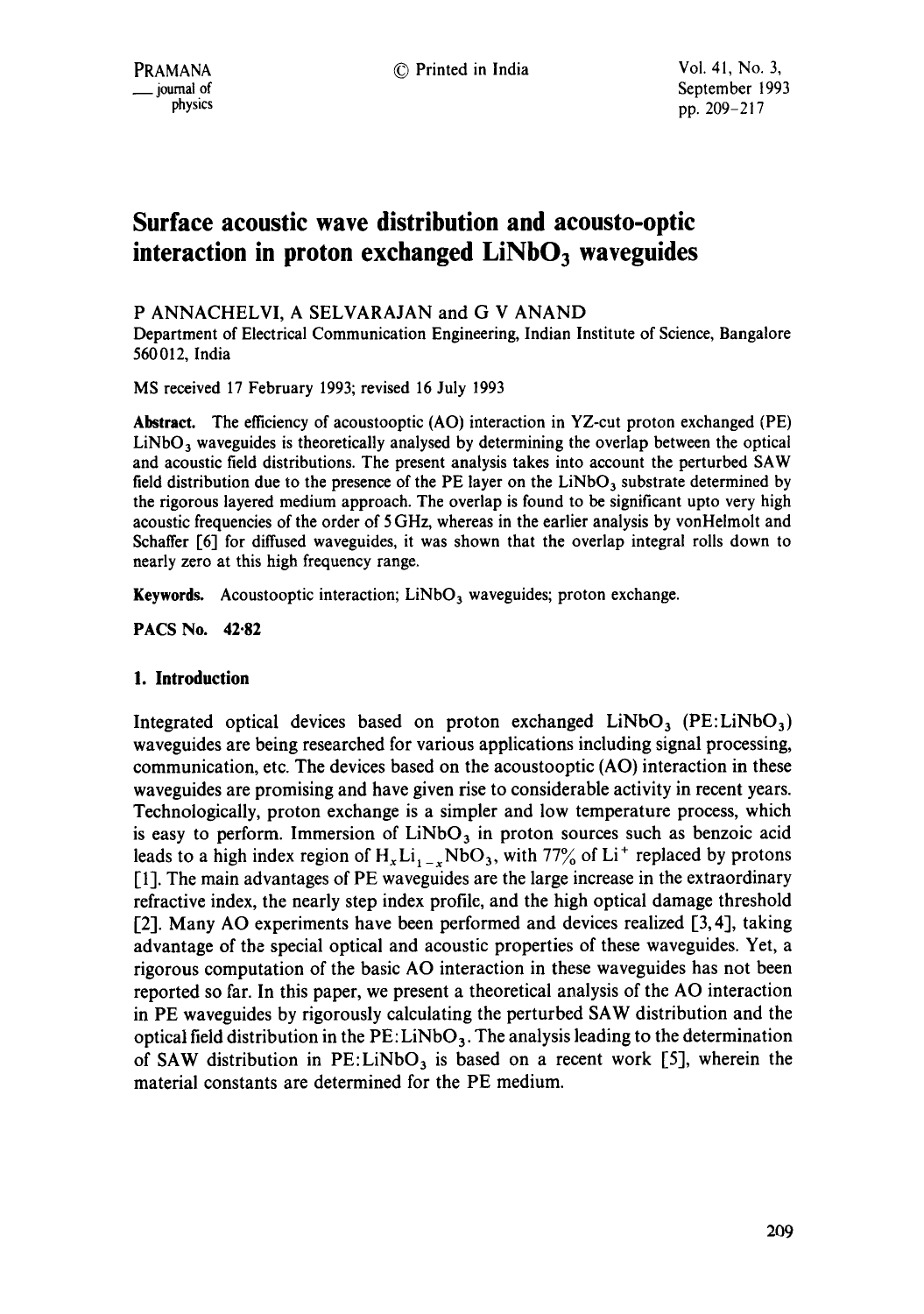## 2. Calculation of the SAW **field**

The Rayleigh wave propagation in a piezoelectric medium in governed by a set of four coupled differential equations [5]:

$$
\rho \frac{\partial^2 u_j}{\partial t^2} - C'_{ijkl} \frac{\partial^2 u_k}{\partial x_i \partial x_l} - e'_{kij} \frac{\partial^2 \phi}{\partial x_i \partial x_k} = 0, \qquad i, j, k, l = 1, 2, 3,
$$
 (1)

$$
e'_{ikl}\frac{\partial^2 u_k}{\partial x_i \partial x_l} - \varepsilon'_{ik}\frac{\partial^2 \phi}{\partial x_i \partial x_k} = 0, \qquad i, k, l = 1, 2, 3
$$
 (2)

where  $u_i$  is the *i*th component of mechanical displacement,  $\phi$  is the electric potential,  $C'_{ijkl}$ ,  $e'_{ikl}$  and  $e'_{ik}$  are the rotated components of the elastic stiffness, piezoelectric and dielectric permittivity tensors respectively, and summation over repeated indices is implied. Using the coordinate system shown in figure 1, solutions of (1) and (2) can be written as

$$
u_i = a_i \exp(jk\alpha x_3) \exp[jk(x_1 - vt)], \qquad i = 1, 2, 3
$$
 (3)

$$
\phi = a_4 \exp(jk\alpha x_3) \exp[jk(x_1 - vt)],\tag{4}
$$

where  $a_i$  are the amplitude coefficients,  $\alpha$  is the propagation constant in the  $x_3$  direction, and v is the SAW phase velocity. Substitution of  $(3)$  and  $(4)$  into  $(1)$  and  $(2)$  leads to the linear homogeneous matrix equation:

$$
MA = 0,\t\t(5)
$$

where M is a  $4 \times 4$  matrix with elements involving the material constants and  $\alpha$ , and A is a 4-dimensional column vector with elements  $a_i$ ,  $i = 1, \ldots, 4$ . Nontrivial solutions of (5) exist if and only if

$$
|\mathbf{M}| = 0,\tag{6}
$$

where the determinant  $|M|$  is a polynomial in  $\alpha$  of degree eight. For a given phase velocity, (6) is solved to get the eight propagation constants  $\alpha_n$  and the corresponding amplitude coefficient vectors  $A_n$ . The procedure has to be carried out for both the substrate and the layer. Since the field components of Rayleigh waves must decay exponentially into the substrate, only four propagation constants with negative imaginary parts may be used for the substrate. For the layer all the eight eigenvalues are allowed. Thus, supcrposition of the partial wave solutions and denoting the



**Figure 1.** Schematic geometry of PE:LiNbO<sub>3</sub>. *X*, *Y*, *Z* are the crystal axes.

**210 Pramana - J. Phys., Vol. 41, No. 3, September 1993**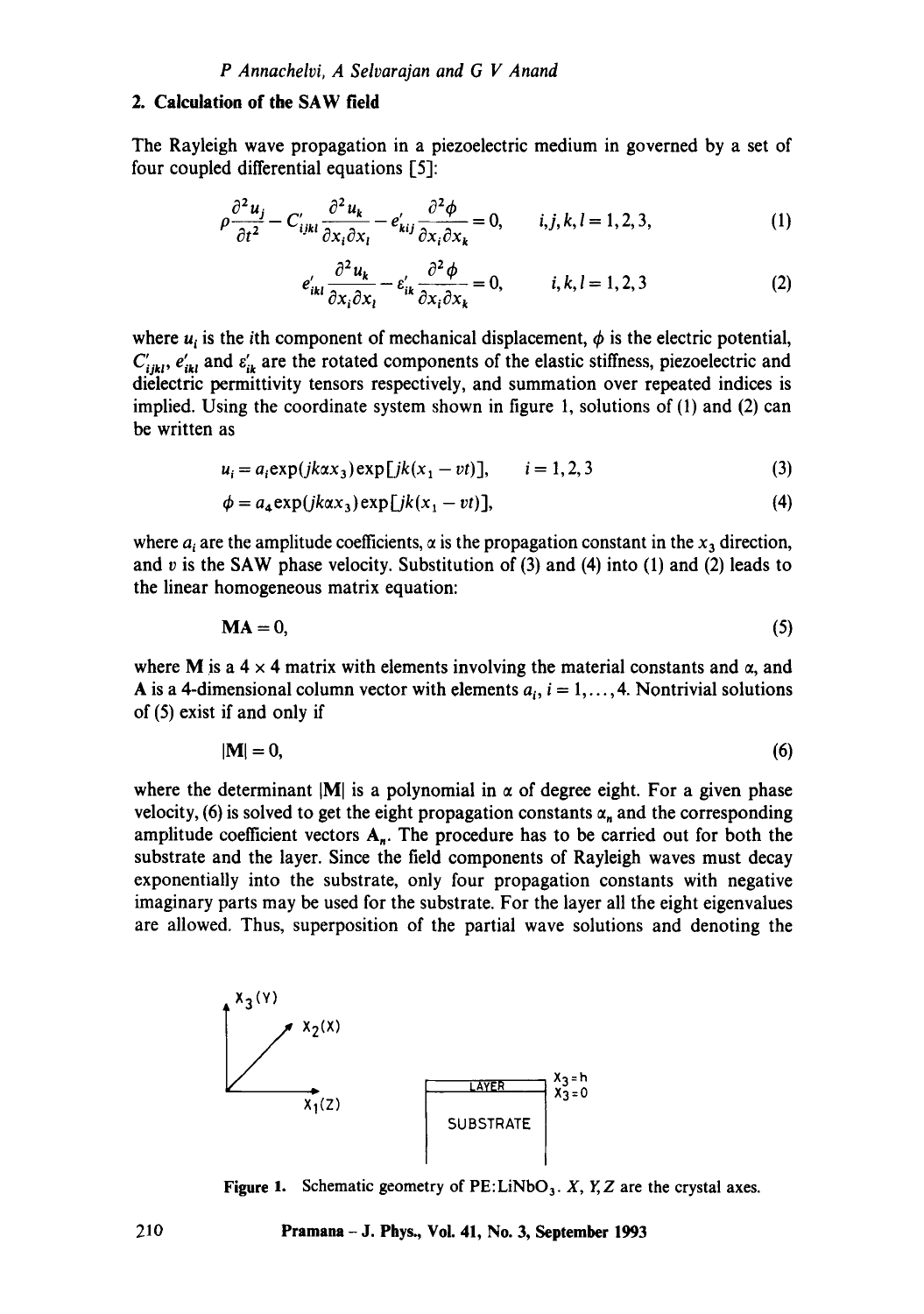potential by  $u_4$  leads to the following solution for the Rayleigh wave in vector form:

$$
\mathbf{u} = \sum_{n} \mathbf{B}_{n} \mathbf{A}_{n} \exp(jk\alpha_{n} x_{3}) \exp[jk(x_{1} - vt)], \qquad (7)
$$

where **u** is a 4-dimensional column vector with elements  $u_i$ ,  $A_n$  are 4-dimensional column vectors with elements  $a_{in}$  and  $B_n$  are the scalar quantities denoting partial wave amplitudes, with  $n = 1, ..., 4$  for the substrate and  $n = 5, ..., 12$  for the layer.

Formulation of the boundary conditions yields a linear homogeneous system of twelve equations, from which  $B_n$  can be found. The boundary conditions are:

(i) At the layer-substrate interface  $x_3 = 0$ , the mechanical displacement components  $u_1, u_2$  and  $u_3$ , the electric potential  $\phi$ , the stress components  $T_{13}$ ,  $T_{23}$  and  $T_{33}$  and the electric displacement  $D_3$  are continuous. The stress components  $T_{i3}$  and the electric displacement  $D_3$  are given by,

$$
T_{i3} = C'_{i3kl} S_{kl} + e'_{i3k} E_k, \qquad i = 1, 2, 3
$$
 (8)

$$
D_3 = e'_{3kl} S_{kl} - e'_{3k} E_k
$$
 (9)

(ii) At the free surface  $x_3 = h$ , the stress components  $T_{13}$ ,  $T_{23}$  and  $T_{33}$  vanish and the electric displacement  $D_3$  is continuous. The twelve boundary conditions lead to the homogeneous equation,

$$
\mathbf{RB} = 0,\tag{10}
$$

where **R** is the boundary condition matrix of order  $12 \times 12$ , and **B** is the 12 dimensional column vector containing the 12 unknown partial wave amplitudes  $B_n$ .

For nontrival solutions of (10), the boundary condition determinant  $|R|$  should vanish, and this can be accomplished by variation of the only free parameter, *kh.* For a given phase velocity, the boundary condition determinant determines the parameter *kh* and this parameter describes the dispersive behaviour of SAW in the layered medium.

## 3. Application to PE:LiNbO<sub>3</sub>

## 3.1 *Crystalline model*

The assumptions which we have adopted in the case of PE waveguides, following the earlier investigations [5], are:

(i) The PE region behaves like a homogeneous nonpiezoelectric medium.

(ii) For the exchange rate considered here, viz.,  $x \approx 0.7$ , the crystalline structure of the PE medium  $(H_xLi_{1-x}NbO_3)$  can be taken as trigonal.

(iii) For the PE medium,  $\varepsilon_{11} = \varepsilon_{22} = \varepsilon_{33} = 55 \varepsilon_0$ , and  $\rho = 4500 \text{ kgm}^{-3}$ .

(iv) The set of material constants and the dispersion curve corresponding to the YZ-configuration are reliable for waveguides fabricated in diluted melts containing  $0.25$  to  $2 \text{ mol}$ % of lithium benzoate.

## 3.2 *SAW field distribution*

The relevant material constants  $C_{ijkl}$ ,  $e_{ijk}$  and  $\varepsilon_{ij}$  of LiNbO<sub>3</sub>,  $v_{SAW}$  and the Euler angles used to find the rotated components,  $C'_{ijk}$ ,  $e'_{ijk}$  and  $e'_{ij}$  are taken from [6] and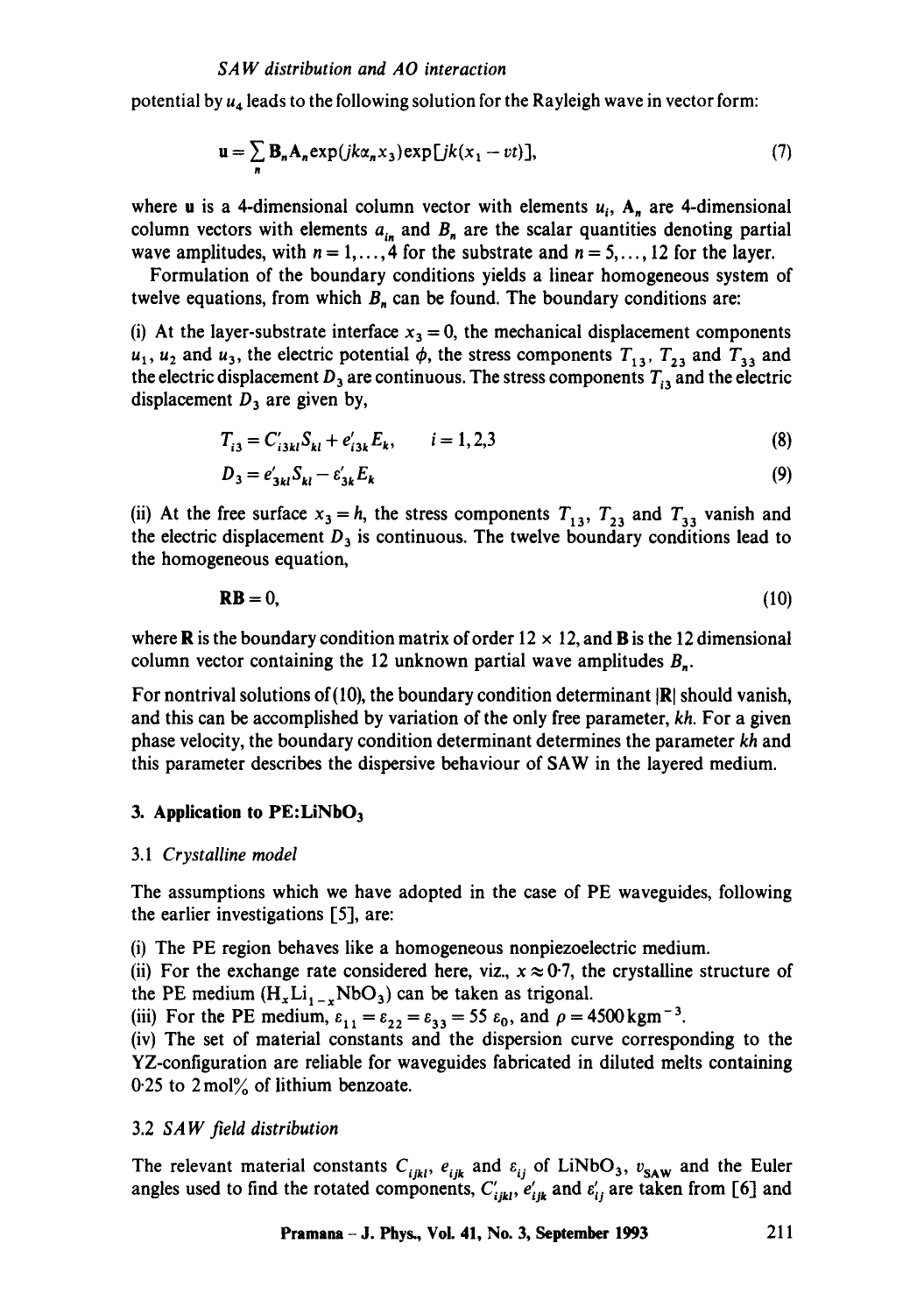#### *P Annachelvi, A Selvarajan and G Y Anand*

[7]. To check the correctness of matrix **M** in (5),  $\alpha$  and **A** are calculated for the case of SAW in bulk  $LiNbO<sub>3</sub>$ . The results agree well with the values reported by von-Helmholt and Schaffer [6]. For the PE layer, which is nonpiezoelectric,  $e = 0$  and the other constants of the PE medium  $C_{ijkl}$  and  $\varepsilon_{ij}$  and the dispersion curve are taken from [5].

The scalar constants  $x_n$  and vectors  $A_n$  for a given  $v_{saw}$  are determined for the substrate and the layer individually from (6). For different values of  $v_{SAW}$ , different sets of  $x_n$  and  $A_n$  are obtained. The value of kh corresponding to each  $v_{SAW}$  is taken from the dispersion curve in the calculation of  $B_n$ . In finding  $B_n$ , the 12 boundary condition equations reduce to 8 equations because of the following reasons:

(i) In the nonpiezoelectric layer and the piezoelectric substrate combination, the continuity of  $\phi$  at the layer-substrate interface and the continuity of  $D_3$  at the free surface are satisfied by taking the potential in the form given below [8]:

$$
\phi = \phi_0 \exp(-ik''x_3) \bigg( \frac{\exp(k'x_3) + B\exp(-k'x_3)}{1+B} \bigg), \tag{11}
$$

where  
\n
$$
k' = k \left( \frac{\varepsilon_{11} \varepsilon_{33} - \varepsilon_{13}^2}{\varepsilon_{33}^2} \right)^{1/2},
$$
\n
$$
k'' = k \frac{\varepsilon_{13}}{\varepsilon_{33}},
$$
\n
$$
B = \left( \frac{k' \varepsilon_{33} + k \varepsilon_0}{k' \varepsilon_{33} - k \varepsilon_0} \right) \exp(2k'h),
$$

 $\phi$  denotes the potential in the layer and  $\phi_0$  denotes the substrate potential evaluated at  $x_3 = 0$ . For the present case of PE medium,  $k'' = 0$ ;  $k' = k$ ;  $B = (\varepsilon_{33} + \varepsilon_0)/(\varepsilon_{33} - \varepsilon_0)$  $exp(2kh)$ .

(ii) In the YZ-cut trigonal crystals, the sagittal plane  $(X_1, X_3)$  plane in figure 1) is



Figure 2. Normalized mechanical displacement distribution,  $u_{3N}$  in PE:LiNbO<sub>3</sub> through the present analysis  $(--)$  and in bulk  $LiNbO<sub>3</sub>$  using vonHelmolt't analysis -); waveguide depth =  $2.5 \mu m$ .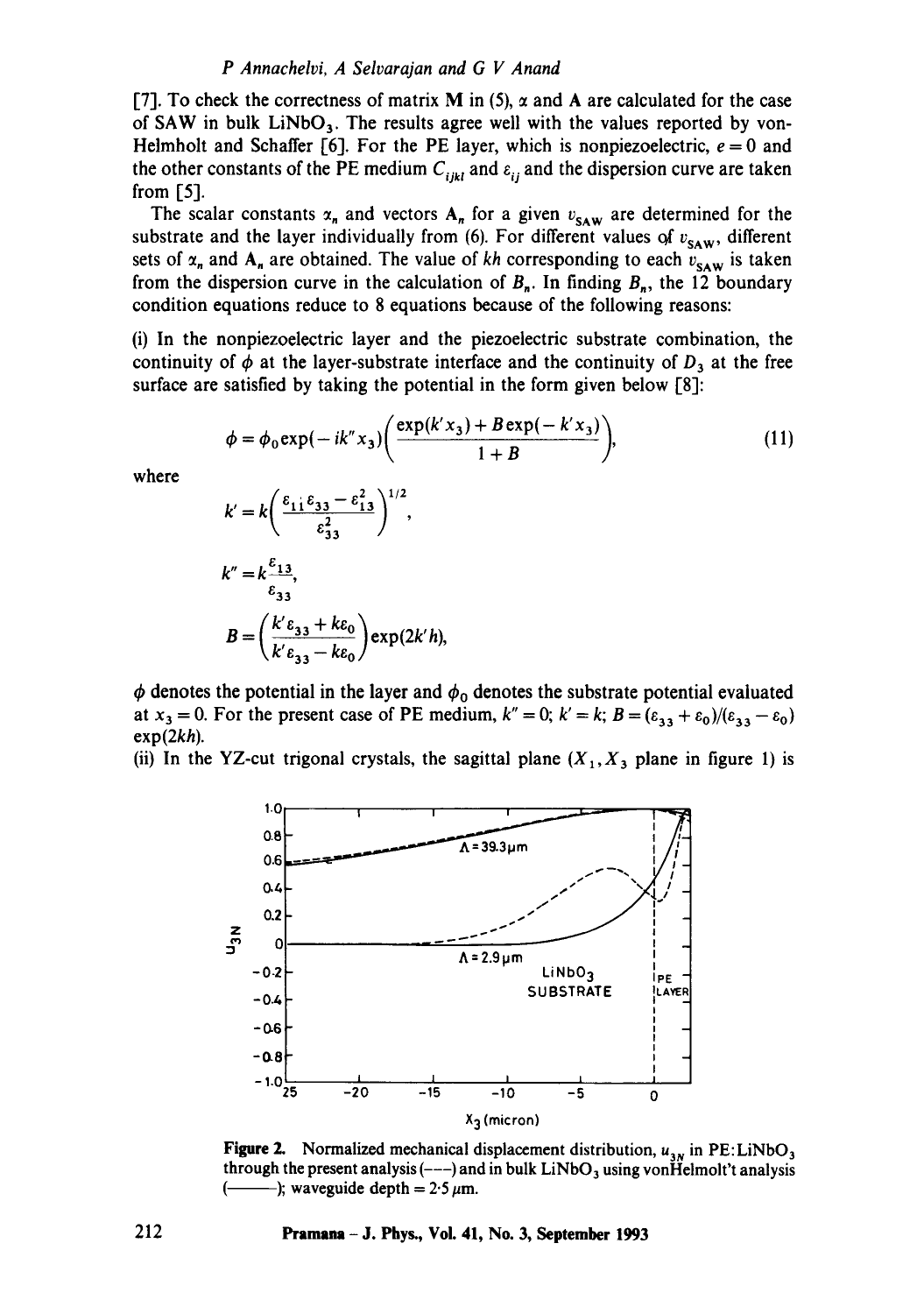#### *SAW distribution and AO interaction*

the mirror plane for elastic symmetry and therefore the mechanical displacement component  $u_2 = 0$  and all the associated boundary condition matrix elements vanish.

Thus, in the case of the substrate, the solutions  $u_1$ ,  $u_3$  and  $\phi$  contain linear combinations of four partial wave solutions with appropriate coefficients  $\alpha_n$  and  $a_n$ . In the guiding layer,  $u_1$  and  $u_3$  are given by linear combinations of four partial wave solutions and  $\phi$  is given by (11). The partial field amplitudes are normalized to a SAW power flow  $P_{1m} = 1$  W/m and  $\omega = 1$  rad/s. For very small values of *kh* (i.e.,  $(\Lambda \gg h)$ , it is seen from figure 2 that the perturbation due to the presence of the PE layer is negligible and the SAW distribution resembles that in the bulk  $LiNbO<sub>3</sub>$ medium. The case of SAW in bulk  $LiNbO<sub>3</sub>$  is treated in the earlier analysis by vonHelmolt and Schaffer [6].

The strain component  $S_1$  and the electric field component  $E_1$  are continuous across the layer-substrate interface. The component  $S_3$ , which is along the depth direction, has different magnitudes at the interface owing to the different decay coefficients of the substrate and the layer media.

#### **4. Optical field distribution**

The steplike refractive index profile of the proton exchanged waveguides is considered. This index profile leads to the optical field for  $TE_0$  mode given by [9],

$$
U_m(x_3) = \cos\left[\kappa_f(-x_3 + h)\right] + \frac{\kappa_c}{\kappa_f}\sin\left[\kappa_f(-x_3 + h)\right] \quad 0 \le x_3 \le h \tag{12}
$$
  

$$
U_m(x_3) = \left[\cos\left(\kappa_f h\right) + \frac{\kappa_c}{\kappa_f}\sin\left(\kappa_f h\right)\right] \exp\left(\kappa_s x_3\right) \qquad x_3 \le 0
$$

where  $\kappa_f$ ,  $\kappa_c$  and  $\kappa_s$  are the propagation constants in the film, cover and the substrate regions respectively and h is the waveguide depth.

#### **5. Theory of guided wave acoustooptic interaction**

In our geometry, the co-ordinate axes  $(x_1, x_2, x_3)$  coincide with the crystal axes  $(Z, X, Y)$ . The acoustooptic diffraction efficiency of an optical guided wave perfectly phase matched to the SAW for the isotropic case, with incident and diffracted optical modes being the same with respect to polarization, is given by the well known formula [10]:

$$
\eta = \sin^2\left(\frac{\pi n_{\rm eff}^2 L}{2\lambda \cos \theta_B} |\Delta B_{\rm max}| |\Gamma|\right),\tag{13}
$$

where,  $n_{\text{eff}}$  is the effective modal refractive index,  $\lambda$  is the free space optical wavelength,  $\Gamma$  is the coupling function or the overlap integral, L is the interaction length or acoustic aperture and  $\theta_B$  is the Bragg angle. The AO diffraction efficiency strongly depends on the overlap  $\Gamma$  between the optical and acoustic fields.  $\Gamma$  which depends solely on the waveguide parameters and the acoustic frequency is given by,

$$
|\Gamma| = \left| \frac{\int_{-\infty}^{h} |U_m|^2 U_{aij} \, dx_3}{\int_{-\infty}^{h} |U_m|^2 \, dx_3} \right|,\tag{14}
$$

**Pramana - J. Phys., Vol. 41, No. 3, September 1993 213**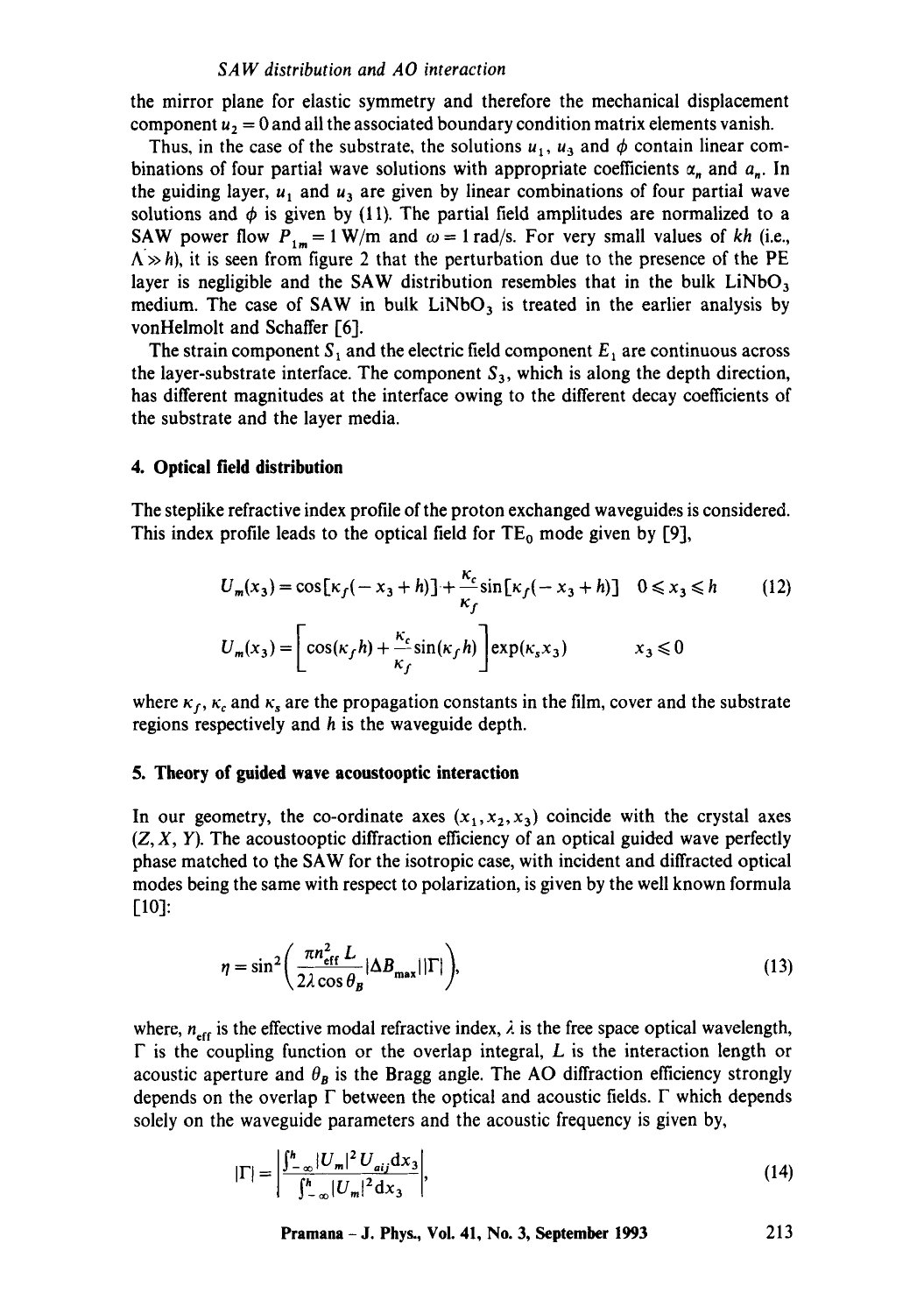where,

$$
U_{aij} = \frac{\Delta B_{ij}}{|\Delta B_{ijmax}|},\tag{15}
$$

$$
\Delta B_{ij} = p_{ijkm}^E S_{km} + r_{ijk}^S E_k \quad i, j, k, m = 1, 2, 3
$$
 (16)

where  $\Delta B_{ij}$  is the change in the optical indicatrix created by SAW,  $U_m(x_3)$  is the optical mode profile of the waveguide,  $p_{iikm}^E$  is the strain optic tensor at constant E,  $S_{km}$ are the strain components of SAW,  $r_{ijk}^S$  is the electrooptic tensor at constant S and  $E_k$  are the electric field components of SAW.

#### **6. Interaction in proton exchanged waveguide**

The optical mode field as in (12) and the SAW field distribution as in (7) corresponding to the proton exchanged waveguides are used in (14) to determine the overlap integral. The integral is evaluated in the two regions (layer and substrate) using the appropriate functions,  $U_a$  and  $U_m$ . With the SAW propagating along  $x_1$  and the TE polarized light along  $x_2$ , we have

$$
\Delta B_1 = p_{33} S_1 + p_{31} S_3 + r_{33} E_1. \tag{17}
$$

The coefficients p and r are referred to the crystal axes,  $X = 1$ ,  $Y = 2$ ,  $Z = 3$ .  $r_{33}$  in the PE region is  $22.6 \times 10^{-12}$  m/V [11] whereas,  $r_{33}$  in the LiNbO<sub>3</sub> substrate is  $30.8 \times 10^{-12}$  m/V. The proton exchanged waveguides considered in the present work are the annealed proton exchanged waveguides. The annealing process may involve migration of Li ions from adjacent regions of the substrate into the waveguiding region in addition to the removal of hydrogen bonded OH and the diffusion of free OH into the substrate. In this situation the distorted unit cell structure in the waveguide may tend to change back to that of virgin  $LiNbO<sub>3</sub>$ . As a consequence, the electrooptic effect would be restored and propagation losses reduced [12].

The values of  $p_{33}$  and  $p_{31}$  for LiNbO<sub>3</sub> are 0.071 and 0.179 respectively. For the PE region, values of  $p_{33}$  and  $p_{31}$  are assumed to be the same as those in LiNbO<sub>3</sub>. The optical wavelength  $\lambda$  is taken to be 0.83  $\mu$ m and the value of  $\Delta n$  is chosen for a given waveguide depth such that the waveguide operates in the single mode region (for  $d = 1.33$ ,  $\Delta n = 0.01$ ). Since the substrate is piezoelectric, the contribution to  $\Delta B$ is more due to the electrooptic effect (EO) than due to the acoustooptic effect (AO) in this region. In the nonpiezoelectric layer, the AO contribution dominates. The AO and EO contributions to  $\Delta B$  are plotted in figure 3.

The overlap integral is plotted as a function of acoustic frequency for different waveguide parameters in figures 4 and 5. At very low and very high acoustic frequencies, when the waveguide depth  $h$  is not comparable to the acoustic wavelength A, the overlap integral decreases with increasing acoustic frequency. It is also seen that at high acoustic frequencies the overlap decreases with increasing waveguide depth. This is due to the fact that the penetration depth of SAW is inversely proportional to the acoustic frequency. The acoustic penetration depth (the depth at which the SAW amplitude is equal to  $1/e$  times its surface value) is plotted as a function of acoustic frequency in figure 6. It is clear from figures 4 and 5 that, depending upon the waveguide depth, the frequency range of interest can be obtained. Secondly, for a given waveguide depth, when the optical penetration depth is increased, i.e., when the optical field becomes less concentrated in the waveguide, the overlap is less compared to the case of waveguides with smaller penetration depth. The optical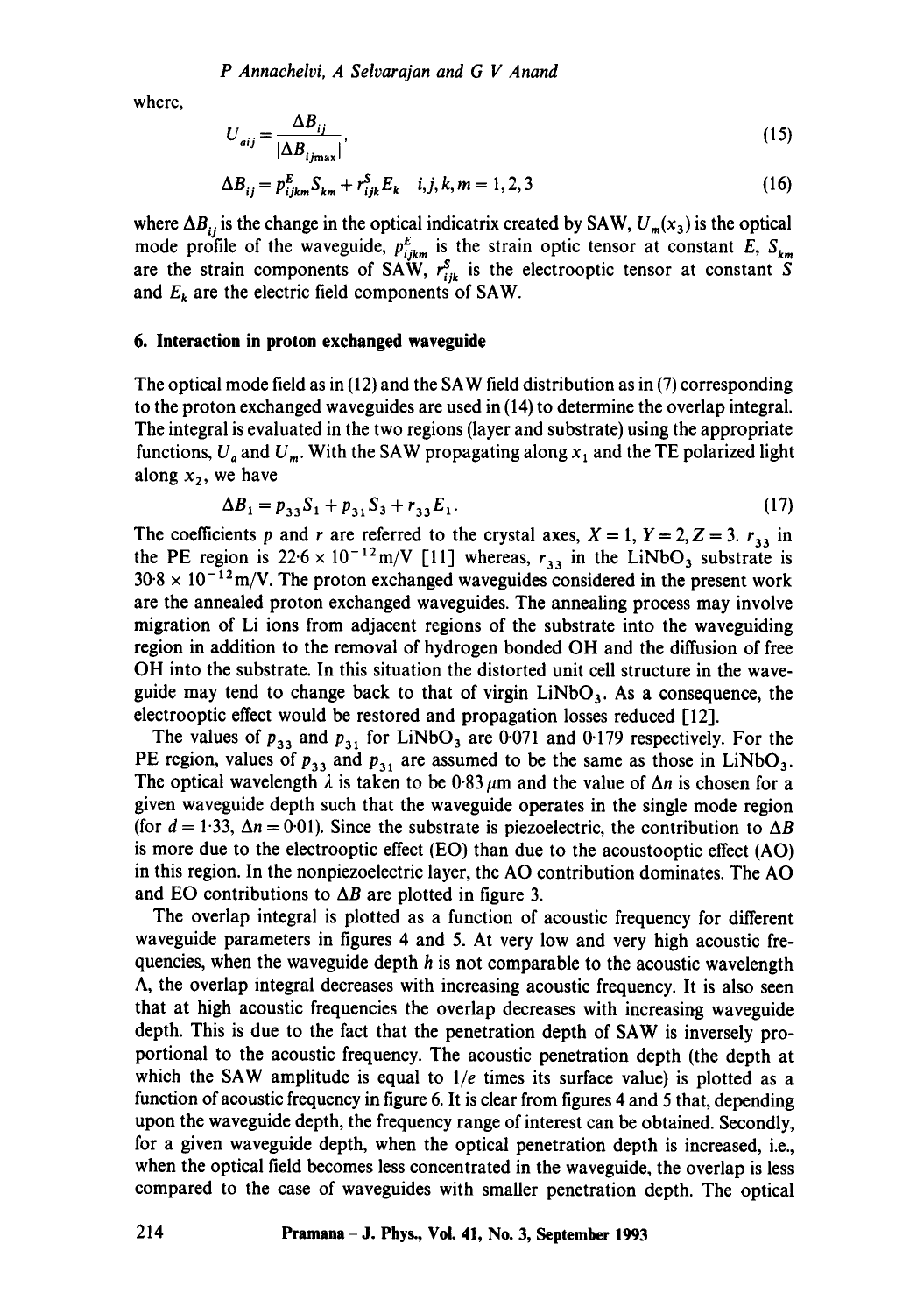

**Figure 3.** Normalized change in indicatrix  $\Delta B$  due to electrooptic and acoustooptic effects; SAW frequency = 950 MHz.



**Figure 4.** Overlap integral as a function of acoustic frequency; waveguide depth = 1.33  $\mu$ m for curve A and 2.5  $\mu$ m for curve B.

penetration depth is defined as the depth at which the optical field intensity is equal to  $1/e^2$  times the maximum intensity. For a fixed waveguide depth, the different optical penetration depths may be obtained by changing  $\Delta n$ .

When  $h$  is comparable to  $\Lambda$ , there is no longer a monotonous decrease in the overlap with increase in frequency, but instead the overlap begins to increase as the frequency increases. In this intermediate frequency range, with h being comparable to A, the layer offers a characteristic dimension to the system and there is a considerable contribution to  $\Delta B$  from both the layer and the substrate. The proximity of the maximum of  $\Delta B$  in the substrate to the layer-substrate interface leads to the increase in the overlap with increase in frequency. Because the substrate is piezoelectric and the layer is nonpiezoelectric, the maximum of  $\Delta B$  lies in the substrate region.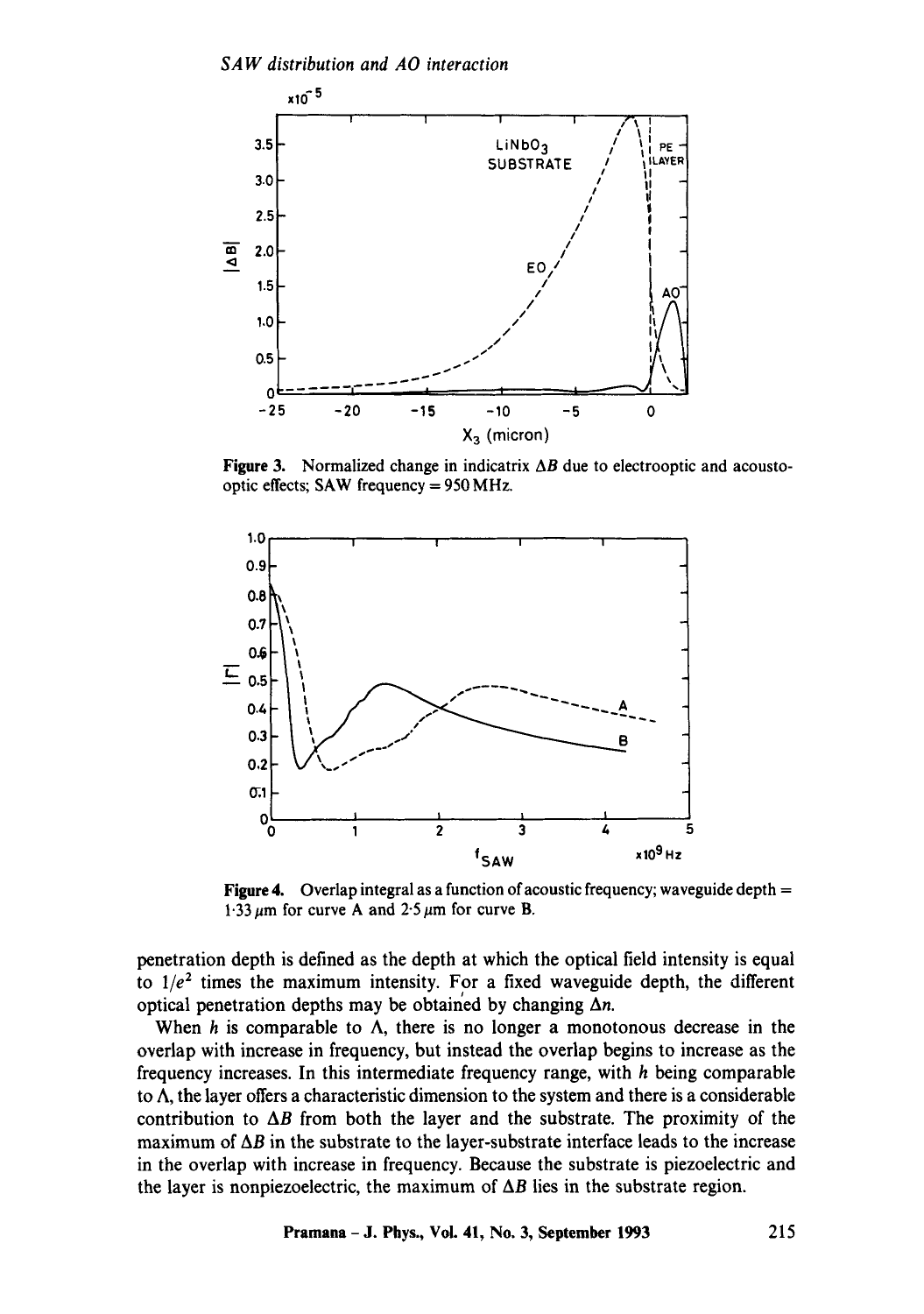

**Figure** 5. Overlap integral as a function of acoustic frequency for a given waveguide depth of 2.5  $\mu$ m. The optical penetration depths are 6  $\mu$ m (curve A) and 9  $\mu$ m (curve B).



**Figure** 6. Acoustic penetration depth as a function of acoustic frequency for waveguide depth of A)  $2.5 \mu m$  and B)  $1.33 \mu m$ .

The earlier analysis by vonHelmolt and Schaffer [6] is also carried out for the present case of the PE waveguides, the step index profile of the waveguides being taken into account in determining the optical field distribution. The result is shown in figure 7 along with that of the present improved analysis of the PE waveguides. For the present case, since the maximum of  $\Delta B$  lies in the substrate region, the overlap integral is always less than 1. In the earlier analysis, on the other hand, the maximum of  $\Delta B$  is at, or, near the surface without an intermediate minimum and this leads to the overlap integral value of 1 at very low frequencies. The overlap is more at high frequencies in the present case.